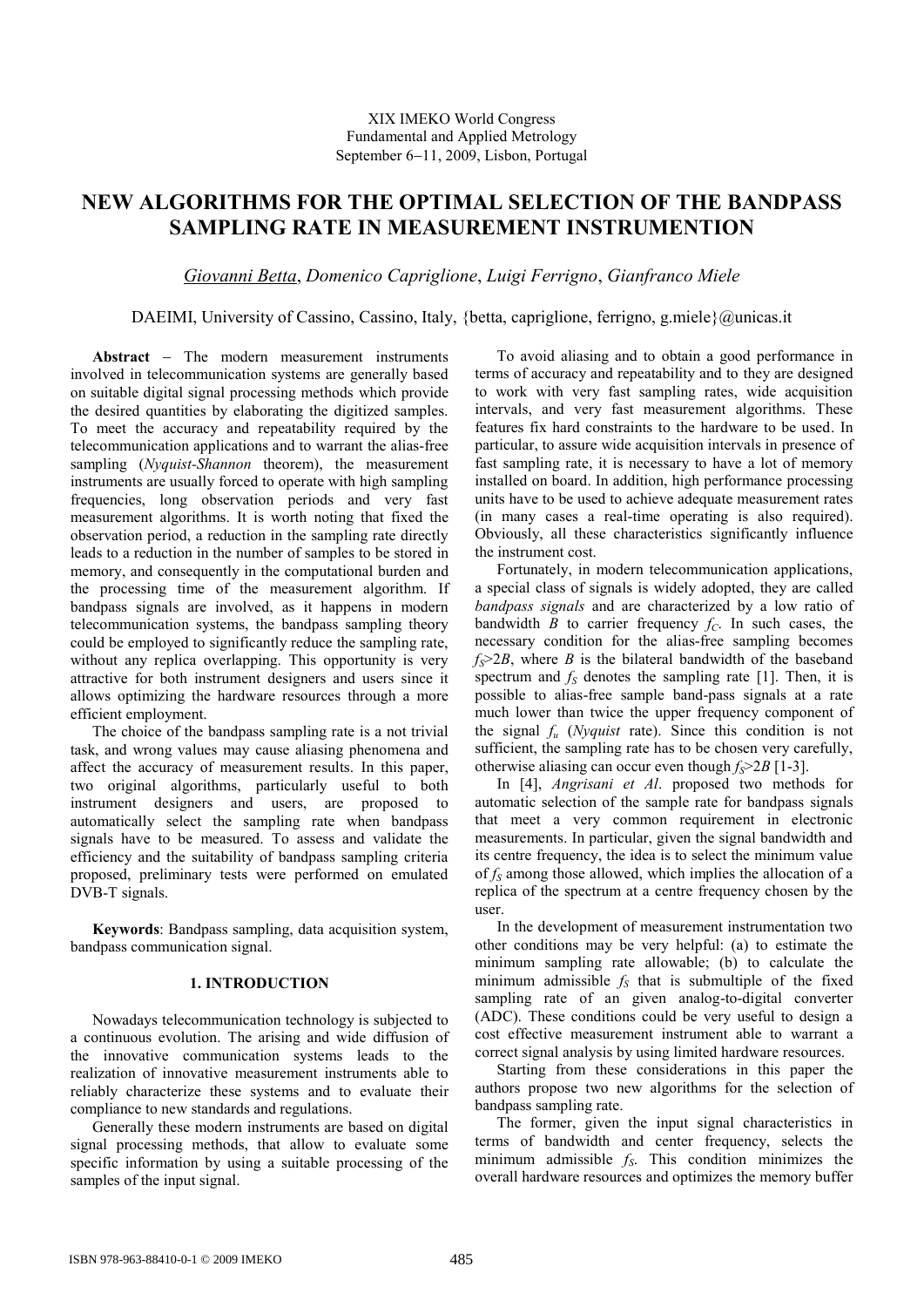over the observation time. This algorithm can be particularly useful for the instrument designer that at the design stage, on the basis of the specific application, can minimize the hardware resources required (in terms of ADC rate, memory buffer, processing unit performance).The latter, given the input signal characteristics in terms of bandwidth and center frequency, selects the minimum admissible *f<sup>S</sup>* that is submultiple of the fixed sampling rate of an ADC. This second algorithm permits minimizing the memory resources and processing unit performance when the ADC and the sampling frequency are given. In particular, it is useful in such cases where, for an existing ADC stage, the user can select the sampling rate only by using a simple prescaler factor. It often happens in the development or in the use of measurement instruments which are not equipped with sophisticated phase locked loop (PLL) oscillator.

In the following a summary of bandpass sampling theory is presented in Section 2; analytical details of the two algorithms are given in Section 3 and the results of some experiments, carried out on emulated DVB-T telecommunication signals are presented in Section 4. At least in Section 5 some conclusive considerations are reported.

#### **2. SUMMARY OF BANDPASS SAMPLING THEORY**

As well known, when a band-limited analogue signal *s*(*t*) is sampled, the spectrum of its sampled version is composed by an infinite set of replicas of the original spectrum centered at integer multiples of the sampling rate *fS*, as described by the following relation

$$
S_{\delta}(f) = f_{S} \sum_{k \in \mathbb{Z}} S(f - kf_{S}), \qquad (1)
$$

where  $S_{\delta}(f)$  denoted the spectrum of the sampled signal and *S*(*f*) the spectrum of *s*(*t*). To avoid the superimposition of the replicas, phenomenon known as aliasing, the *Nyquist-Shannon* theorem imposes a lower limit to *fS*. This limit is called *Nyquist rate* and is equal to  $2f_u$ , where  $f_u$  is the upper frequency component of *S*(*f*).

Typical telecommunication signals are characterized by a high carrier frequency to bandwidth ratio  $(f_c/B>>1)$  with the spectrum null in the bandwidth  $[0-f_c-B/2]$  (see Fig. 1a). These peculiarities allow resorting to the bandpass sampling theory to select a sampling rate much lower than the Nyquist one, without any replicas overlapping in the abovementioned bandwidth.

In general, the infinite set of replicas are centered at the frequencies [\[4\]](#page-5-1)

$$
f_{\lambda,\nu} = \lambda f_c + \nu f_S \quad \nu \in \mathbb{Z} \qquad ,1 \}.
$$
 (2)

Thanks to the periodicity of the spectrum of the sampled signal, the analysis can be limited to the interval [0-*fS*]. Only two frequencies that belong to (2) are inside this interval. Their values are respectively

$$
f_{\lambda_1,\nu_1} = \text{mod}(f_c, f_s) \tag{3}
$$

and

$$
f_{\lambda_2,\nu_2} = f_S - \text{mod}(f_c, f_S),
$$
 (4)

where mod $(x, y)$  denotes the remainder after division  $x/y$ .

Considering that (3) and (4) are symmetrical respect to  $f_S/2$  and ignoring for the moment the case  $f_{\lambda_1,\nu_1}=0$  (i. e.  $f_S$ submultiple of  $f_c$ ), to avoid aliasing the following condition has to be respected

$$
\frac{B}{2} < f^* < \frac{f_s - B}{2},\tag{5}
$$

where  $f^*$ =min( $f_{\lambda 1, \nu 1}$ ,  $f_{\lambda 2, \nu 2}$ ). This condition implies that the replica is totally inside the interval [0-*fS*/2]. An example of this condition is represented in Fig. 1b.

The particular case that verifies  $f_{\lambda 1, \nu 1}$ =0 produces a replica, characterized by an amplitude twice *S*(*f*) and a phase spectrum identically null, due to the superimposition of the positive and negative replicas, permitting only measurement on the power spectrum.

If the condition (5) is verified, it implies that *S*(*f*) is totally included in a *fS*/2 wide interval i.e.

$$
\begin{cases}\nf_l \ge (n-1)\frac{f_s}{2} \\
f_u \le n\frac{f_s}{2}\n\end{cases}
$$
\n(6)

where  $f_l$  is the lower frequency component of  $S(f)$  and *n* is an integer value greater than one.

Solving (6) respect  $f_s$  the following condition can be obtained

$$
2\frac{f_u}{n} \le f_s \le 2\frac{f_l}{n-1}.\tag{7}
$$

As previous said, the lower value of *n* is 1 and it is the special case analyzed in the *Nyquist-Shannon* theorem, instead the higher value of *n* admissible can be easily derived from (7)

$$
n \le \frac{f_u}{f_u - f_l} = \frac{f_u}{B}.\tag{8}
$$

Generally (8) is not an integer number, for this reason *n* is limited in the following range

$$
1 \le n \le I_g \left[ \frac{f_u}{B} \right],\tag{9}
$$

where  $I_g$  denotes the integer part. The condition (7) combined with (9) is called *condition for uniform bandpass* 



Fig. 1. a) Spectrum of a bandpass signal, in red the positive side and in orange the negative side; b) effects of bandpass sampling, in light red and in light orange are the replicas of the positive side and the negative side of the spectrum respectively.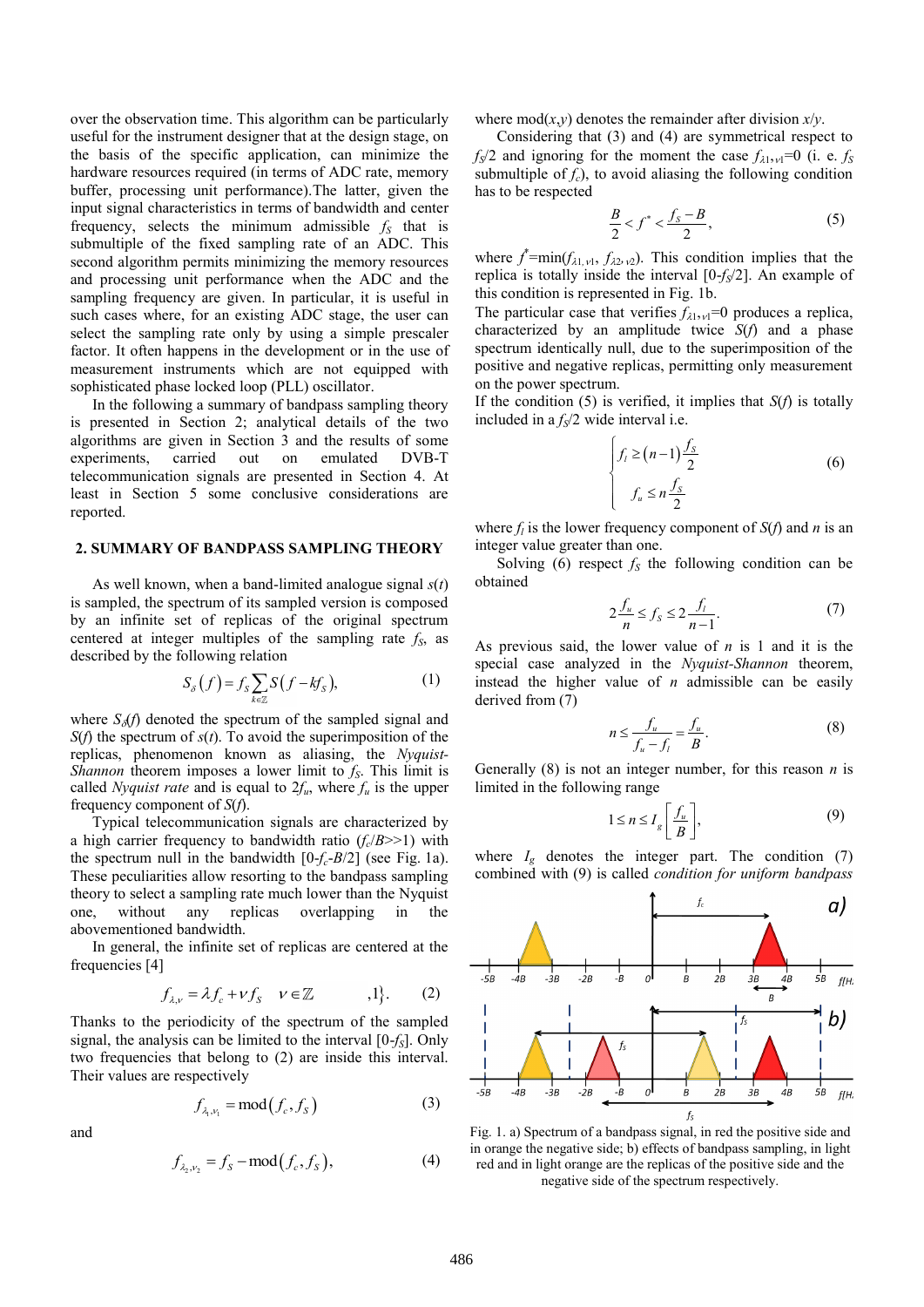*sampling rate* [\[1\].](#page-5-0)

Supposing that the ratio  $n = f_u/B$  is integer and substituting it in the left side of (7), the theoretical minimum sampling rate  $f_s = 2B$  can be found [\[1\].](#page-5-0)

When  $f_l$  and  $f_u$  are fixed, this condition indicates that there are *n* sets of admissible *fS*. Chosen an allowable value of *n* means specify a set in which several values of *f<sup>S</sup>* can be selected. The *f<sup>S</sup>* choice is a very important task for an instrumentation designer, because it will fix the spectral allocation of the replicas and the distances between them. These distances usually are called *guard bands* and are denoted as

$$
B_{GT} = B_{GL} + B_{GU},
$$
 (10)

where  $B_{GL}$  and  $B_{GU}$  are the lower and the upper guard bands respectively.

Called  $\Delta f_S$  the *n*-th range width, it can be divided into values above and below the selected operating point  $f_s$  as specified by the following relations

$$
\Delta f_{Su} = f_{S,\text{max}} - f_{S}^*
$$
\n
$$
\Delta f_{SI} = f_{S}^* - f_{S,\text{min}},
$$
\n(11)

with  $f_{S,\text{min}}$  and  $f_{S,\text{max}}$  the lower and upper bound of the range respectively. The upper and lower guard bands can be easily derived as follows [\[1\]](#page-5-0)

$$
B_{GL} = \Delta f_{Su} \frac{n-1}{2} \tag{12}
$$

$$
B_{GU} = \Delta f_{SI} \frac{n}{2}.
$$
 (13)

# **3. THE PROPOSED ALGORITHMS**

As shown in the previous section, the sampling rate can be selected in several sets of values and its choice influences the spectral allocations of the replicas.

Generally, the instrumentation designer has to select the sampling rate according to the following very common constraints:

(i) the measurement section of the instrument is often optimized to operate in a specified range of frequencies. Therefore it could be useful to select a sampling rate which allows the replica of *S*(*f*) to be allocated inside that range;

(ii) cost effective instruments are usually made with hardware characterized by limited resources mainly in terms of on board memory and clock rates, thus demanding to select the minimum allowable sampling rate;

(iii) the ADC is often driven by the unique clock present on the measurement instrument and the operating frequencies have to be chosen by applying suitable integer decimation procedure. Therefore these values can be chosen only as submultiples of the fixed operating sampling rate.

*Angrisani et al*. in [\[4\]](#page-5-1) have proposed two methods for automatic selection of the sample rate for bandpass signals that satisfy the first above cited constraint. In this paper the authors propose two original algorithms that allow satisfying also the constraints (ii) and (iii).

#### *3.1. Algorithm I*

This algorithm makes the selection of the minimum



Fig. 2. Block diagram of the algorithm I.



Fig. 3. Block diagram of the algorithm II.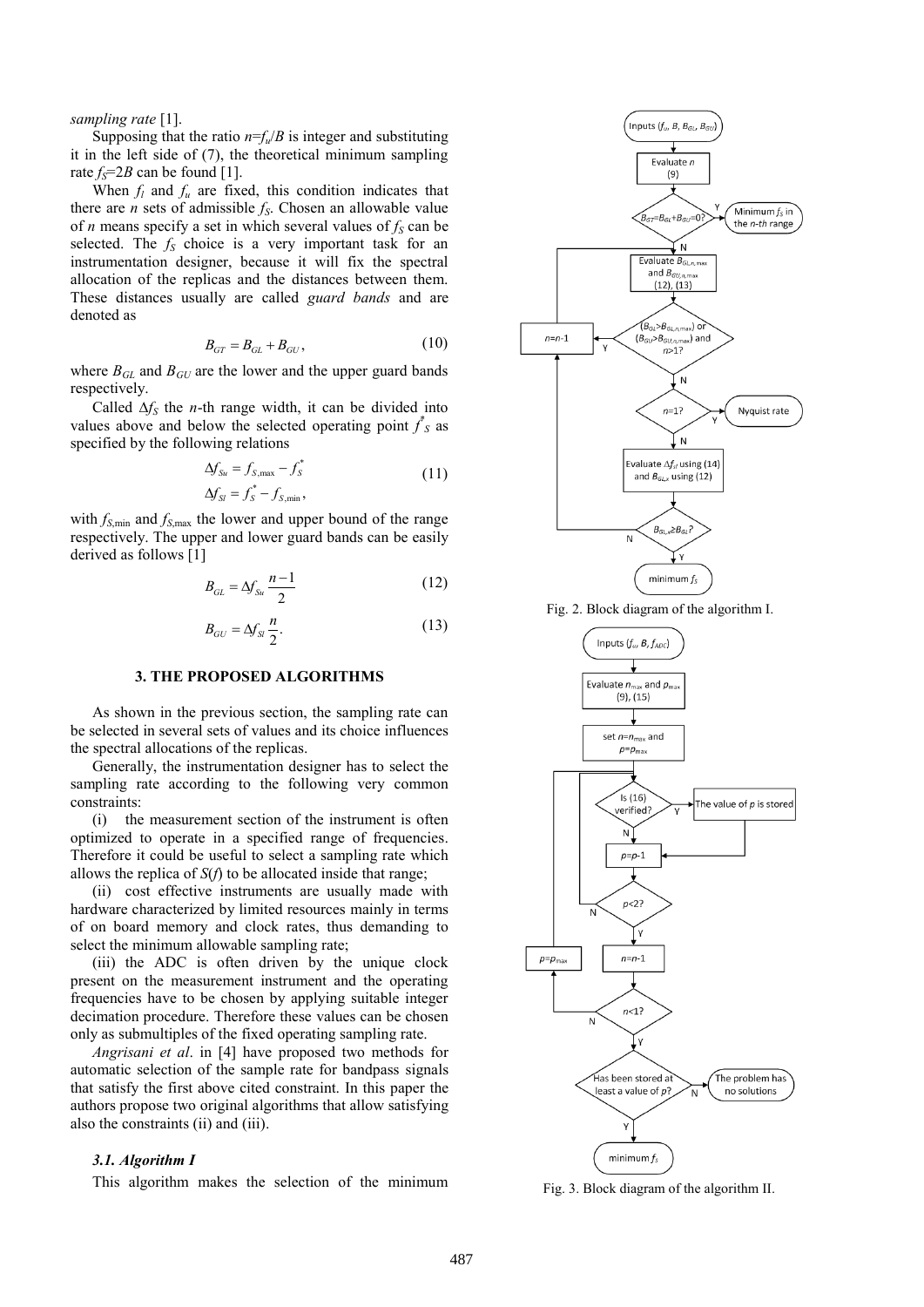admissible sample rate and informs about the position of  $f^*$ , for a given signal characterized by an upper frequency component  $f<sub>u</sub>$  and a bandwidth *B*. The user can also specify the guard bands *BGL* and *BGU*. A block diagram that illustrates the operative steps executed by this algorithm is depicted in Fig. 2.

At first it evaluates the value of *n* to estimate how many sets of  $f_s$  are available. Successively it verifies if the guard band  $(B<sub>GT</sub>)$  requested by the user is equal to zero. If this hypothesis is true, the algorithm output is the minimum  $f<sub>S</sub>$  in the set of order *n*, otherwise it starts to verify if the maximum lower and upper guard band available in the *n*-th set (B*GL*,*n*,max, B*GU*,*n*,max) are compatible with the guard bands specified by the user. If this check is negative the algorithm makes an iterative analysis for the *n*-1 remaining sets, until a set that satisfies these conditions is found.

When a candidate set is found, it checks the contemporary compliance of the two guard band conditions in the following way; at first it calculates  $\Delta f_{SI}$  related to the operative point characterized by an upper guard band equal to that specified by the user

$$
\Delta f_{SI} = \Delta f_S \frac{B_{GU}}{B_{GU,n,\text{max}}},\tag{14}
$$

Then it evaluates the lower guard band related to the selected operative point  $(B_{GL,x})$  (equation 12). If  $B_{GL,x}$  is greater or equal than  $B_{GL}$  the algorithm outputs  $f_S$  and  $f^*$ . Otherwise it restart the analysis for the remaining set until *n*=1. If no sets can satisfy the conditions imposed by the user the algorithm outputs the Nyquist rate and gives a warning in reducing the guard bands. A Matlab<sup>TM</sup> implementation of this algorithm can be found in [\[5\].](#page-5-2)

## *3.2. Algorithm II*

This second algorithm has been developed to give a passband answer when integer submultiples of the fixed operating sampling rate are available (constrain iii). It accepts as inputs the upper frequency component  $f_u$ , the signal bandwidth  $B$ , and the ADC sampling rate  $f_{ADC}$ , and makes the selection of the minimum admissible sampling

rate that is a submultiple of 
$$
f_{ADC}
$$
 such as  

$$
f_s = \frac{f_{ADC}}{p}, \quad 2 \le p \le I_s \left[ \frac{f_{ADC}}{2B} \right].
$$
 (15)

The maximum value of  $p$  has been fixed to avoid the selection of sample rate lower than  $2B$  and  $p=1$  has been neglected because it coincides with the obvious case  $f_s = f_{ADC}$ .

obtained

Substituting (15) in (7) the following condition is  
ained  

$$
2\frac{f_u}{n} \le \frac{f_{ADC}}{p} \le 2\frac{f_l}{n-1} \implies 2p\frac{f_u}{n} \le f_{ADC} \le 2p\frac{f_l}{n-1},
$$
 (16)

that in combination with (9) and (15) allows to choose the minimum admissible sampling rate submultiple of *fADC*.

We can note that  $(16)$  depends on  $p$  and  $n$ , as a consequence the algorithm analyzes all possible combination of these factors. If more combination verify the (16), it returns the solution that involves the highest value of *p*, granting the lowest value of *fS*. The operative steps executed by this algorithm are depicted in Fig. 3, and its Matlab implementation is available in [\[5\].](#page-5-2)

# **4. ALGHORITMS ASSESSMENT**

Preliminary experiments have been executed to assess and validate the efficiency of the proposed bandpass sampling rate algorithms. Emulated DVB-T signals have been involved.

To these aims a measurement station, sketched in Fig. 4, was setup and properly characterized. It involves a RF signal generator (Agilent Technologies<sup>TM</sup> E4438C) equipped with DVB-T personalities and used to provide DVB-T signals having the following transmission settings: 8k transmission mode ( $k=6817$  and  $T<sub>u</sub>=896$  μs), 1/4 (Δ=224 μs) and  $1/32$  ( $Δ=28$  μs) guard intervals, center frequency equal to 610 MHz, nominal total power of -10 dBm (100  $\mu$ W), 64-QAM modulation scheme, code rate equal to 1/2, and 7.61 MHz bandwidt[h \[6\].](#page-5-3) 

The generated DVB-T signal was sampled by a DAS, namely a LeCroy<sup>TM</sup> WavePro 7300A. The sampling circuit of the DAS was driven by a reference clock signal provided by a Rohde & Schwarz<sup>TM</sup> SM300 RF signal generator. All the devices that compose the measurement station were controlled by a suitable LabVIEW driver that runs on the control unit, namely a personal computer, by using three different bus, an IEEE-488 bus, an Ethernet bus and an USB bus.

The incoming signal was sampled considering three different sampling rates: 2.5 GS/s, 33.33 MS/s, and 16.158 MS/s. The first one respects the limit imposed by the *Nyquist-Shannon* theorem, the other two are the bandpass sampling rates provided by the proposed algorithms. In particular, 33.33 MS/s is the slowest bandpass sampling rate that is an integer submultiple of  $f_{ADC}$ =100 MS/s, whereas 16.158 MS/s is the minimum bandpass sampling rate allowable. These values are obtained imposing the following inputs:  $f_u$ =614 MHz, *B*=8 MHz and  $B_{GL} = B_{GU}$  equal to null. This hypothesis can be done because the imposed bandwidth value overestimates the DVB-T nominal bandwidth.

The influence of the proposed bandpass sampling algorithms on the metrological performance were tested on some measurements typical in radio frequency systems.

In particular, for each guard interval and sampling rate, 50 tests were executed and the following figures of merit have been analyzed:

a) the mean value of the channel power measurement results  $(P_C)$  computed by integrating the power spectrum density (PSD) in the nominal channel bandwidth;

b) the experimental standard deviation of the channel Control unit



Fig. 4. The designed measurement station.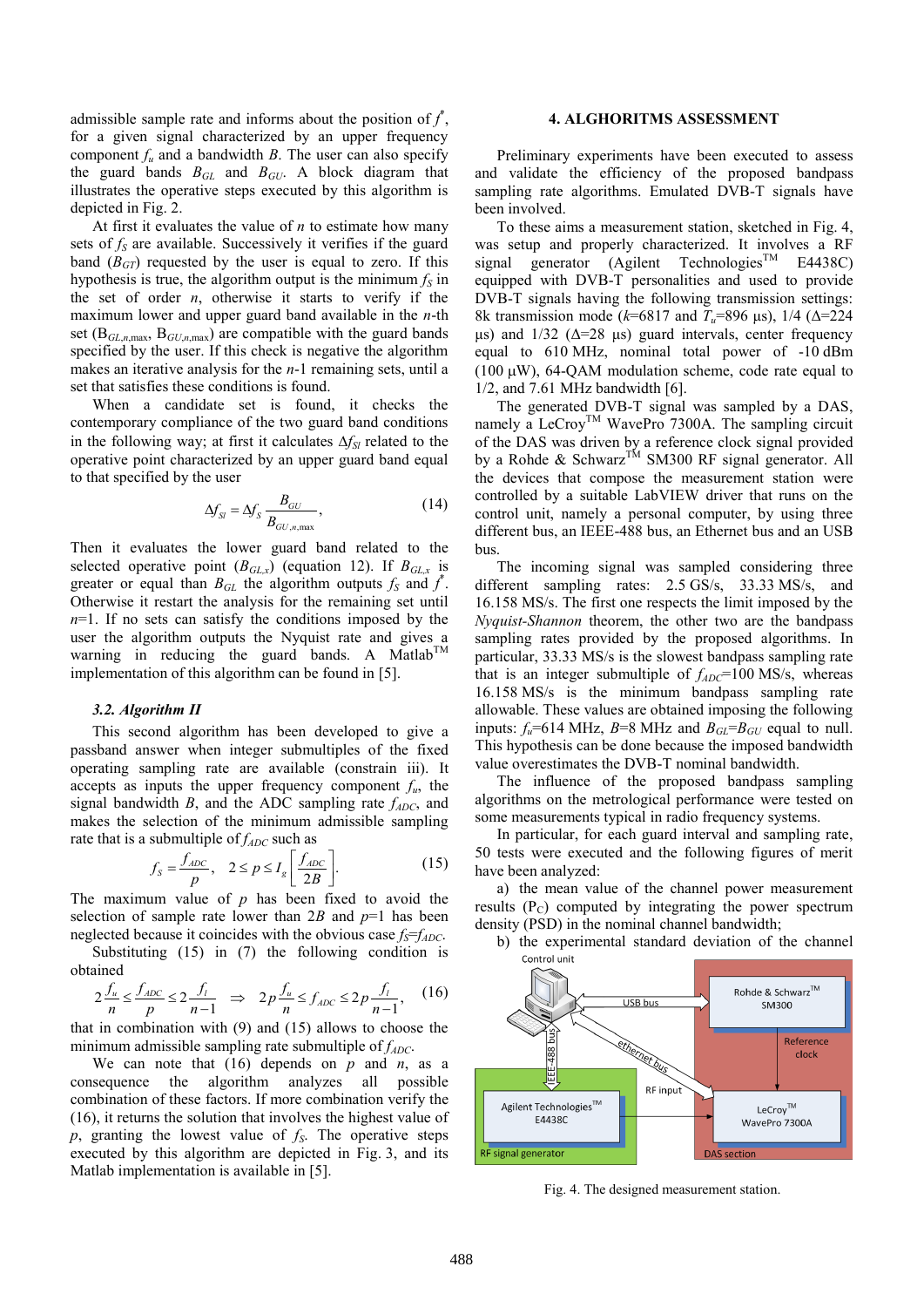power measurement results  $(\sigma_C)$ ;

c) the difference  $(\Delta_C)$  between the channel power measured on the Nyquist sampled signal and the channel power measured on the bandpass sampled signal;

d) the mean value of the occupied bandwidth measurement results (B) computed as the frequency range in which is collocated the 99% of the input signal power;

e) the experimental standard deviation of the occupied bandwidth measurement results  $(\sigma_R)$ ;

f) the difference  $(\Delta_B)$  between the occupied bandwidth measured on the Nyquist sampled signal and the occupied bandwidth measured on the bandpass sampled signal.

For each signal acquired its PSD estimate was evaluated using two different PSD estimators: the modified periodogram [\[7\],](#page-5-4) [\[8\]](#page-5-5) and Burg [\[9\].](#page-5-6)

The former is a nonparametric estimator of the PSD, that computes the modified periodogram of the input signal. It weighs the samples of the signal by using a window with the aim of reducing the estimation bias. The latter belongs to the parametric estimator class; it supposes that the analyzing signal is the output of a *m*-order autoregressive model.

For the evaluation of the modified periodogram a Hamming window was used. As far as the Burg estimator is concerned, a model order (*m*) equal to 3000 and 300 [\[10\]](#page-5-7) was considered for the sampled signals at 2.5 GS/s and at the selected bandpass sampling rates, respectively.

The measurement results reported in Table. 1 are achieved by considering a guard interval equal to 224  $\mu$ s and an acquired record length equivalent to a time interval equal to 1/4 of DVB-T symbol. It is possible to highlight that:

1. power measurement results evaluated by using both the proposed bandpass sampling rates differ from that obtained by adopting a sampling rate equal to 2.5 GS/s of a quantity ever lower than 2.66%, that corresponds to 0.11 dB;

2. the repeatability of the channel power measurement results does not seem to be influenced by the three sampling rates;

3. the measurement results of the occupied bandwidth obtained by using the modified periodogram estimator show a little bias that in the worst case (16.158 MS/s) is equal to

|                          |                        | Sampling rate [MS/s] |                         |                     |
|--------------------------|------------------------|----------------------|-------------------------|---------------------|
| <b>PSD</b><br>estimators | Figures of<br>merit    | 2500                 | 33.33<br>Algorithm<br>П | 16.158<br>Algorithm |
| Modified<br>Periodogram  | $P_C$ [µW]             | 85.65                | 84.56                   | 87.88               |
|                          | $\sigma_C$ [µW]        | 0.53                 | 0.66                    | 0.60                |
|                          | $\Delta_C$ [µW]        |                      | $-1.09$                 | 2.61                |
|                          | B [MHz]                | 7.5275               | 7.5353                  | 7.8213              |
|                          | $\sigma_B$ [MHz]       | 0.0041               | 0.0044                  | 0.0087              |
|                          | $\Delta_{\rm B}$ [MHz] |                      | 0.0079                  | 0.2938              |
| Burg                     | $P_C$ [µW]             | 85.64                | 84.68                   | 87.92               |
|                          | $\sigma_{C}$ [µW]      | 0.46                 | 0.37                    | 0.45                |
|                          | $\Delta_C$ [ $\mu$ W]  |                      | $-0.96$                 | 2.28                |
|                          | <b>B</b> [MHz]         | 7.5435               | 7.5388                  | 7.8179              |
|                          | $\sigma_{\rm B}$ [MHz] | 0.0034               | 0.0029                  | 0.0059              |
|                          | $\Delta_{\rm B}$ [MHz] |                      | $-0.0045$               | 0.2744              |

Table 1. Measurement results.

3.90%. This experienced bias might be dependent by the hypothesis made on the signal bandwidth. As previous said, this rate has been obtained by imposing a total guard band equal to zero. Even though this condition theoretically assures that the replicas are not overlapped, practically it does not warrant an adequate gap between two adjacent replicas, thus affecting the measurement results. The PSD obtained by using the modified periodogram estimator on the sampled signal at the above mentioned three sampling rates are depicted in Fig. 5;

4. as far as the measurement results of the occupied bandwidth obtained using the Burg estimator is concerned, it is possible to report similar considerations obtained for the modified periodogram case. It is worth nothing that the reference case (sampling rate equal to 2.5 GS/s) has been evaluated by using a model order equal to 3000, instead in the other cases *m*=300 has been adopted. In fact passband sampling allows to reduce the number of samples stored in the memory, in this way it is possible to use a lower model



b) 33.33 MS/s and c) 16.158 MS/s. Modified periodogram estimator is involved.